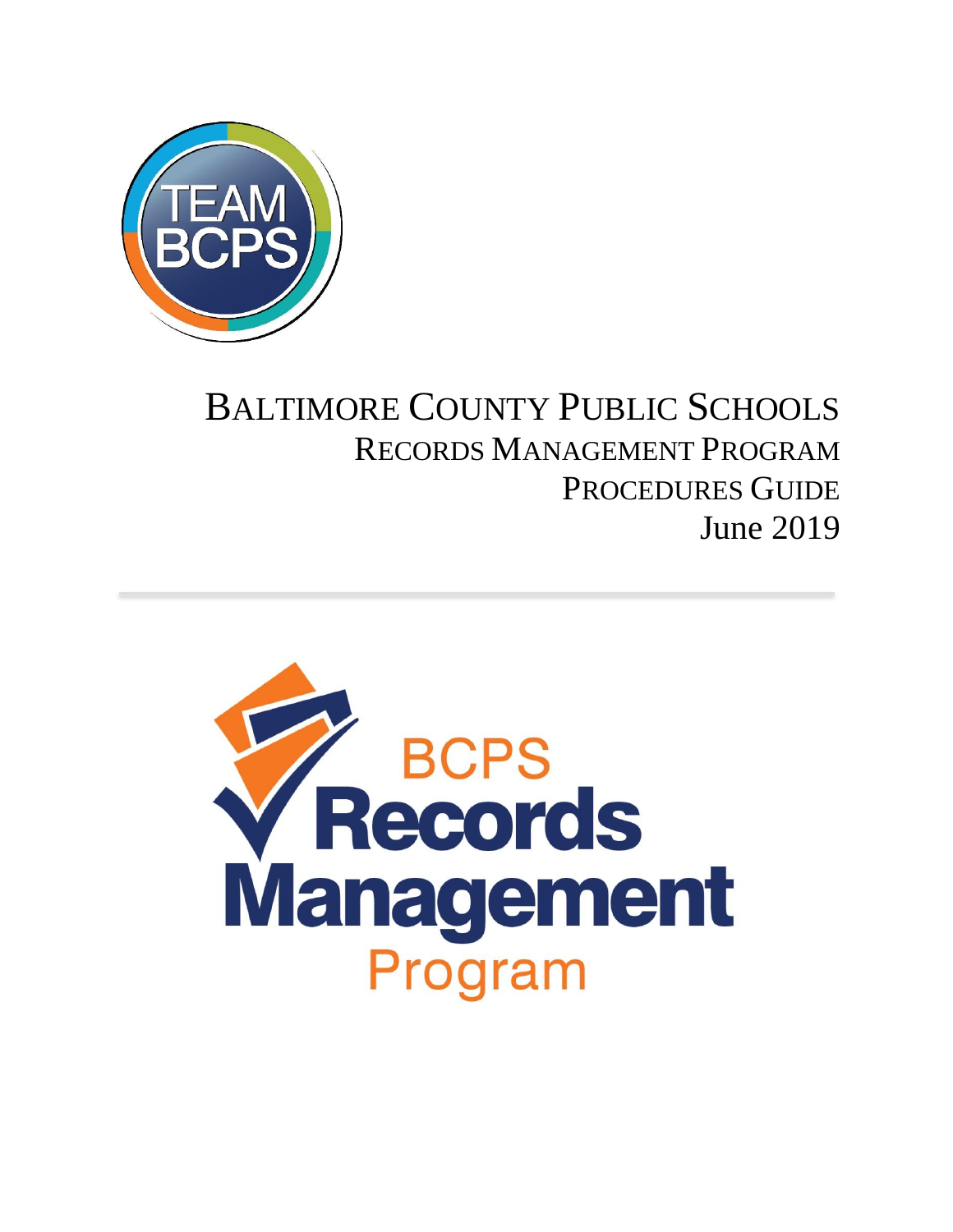# TABLE OF CONTENTS

| I.   |                                                             |  |
|------|-------------------------------------------------------------|--|
| II.  |                                                             |  |
| Ш.   |                                                             |  |
| IV.  |                                                             |  |
| V.   |                                                             |  |
| VI.  |                                                             |  |
| VII. |                                                             |  |
|      |                                                             |  |
| IX.  |                                                             |  |
| X.   | C. Standard Operating Procedures - Office of Logistics15-16 |  |
| XI.  |                                                             |  |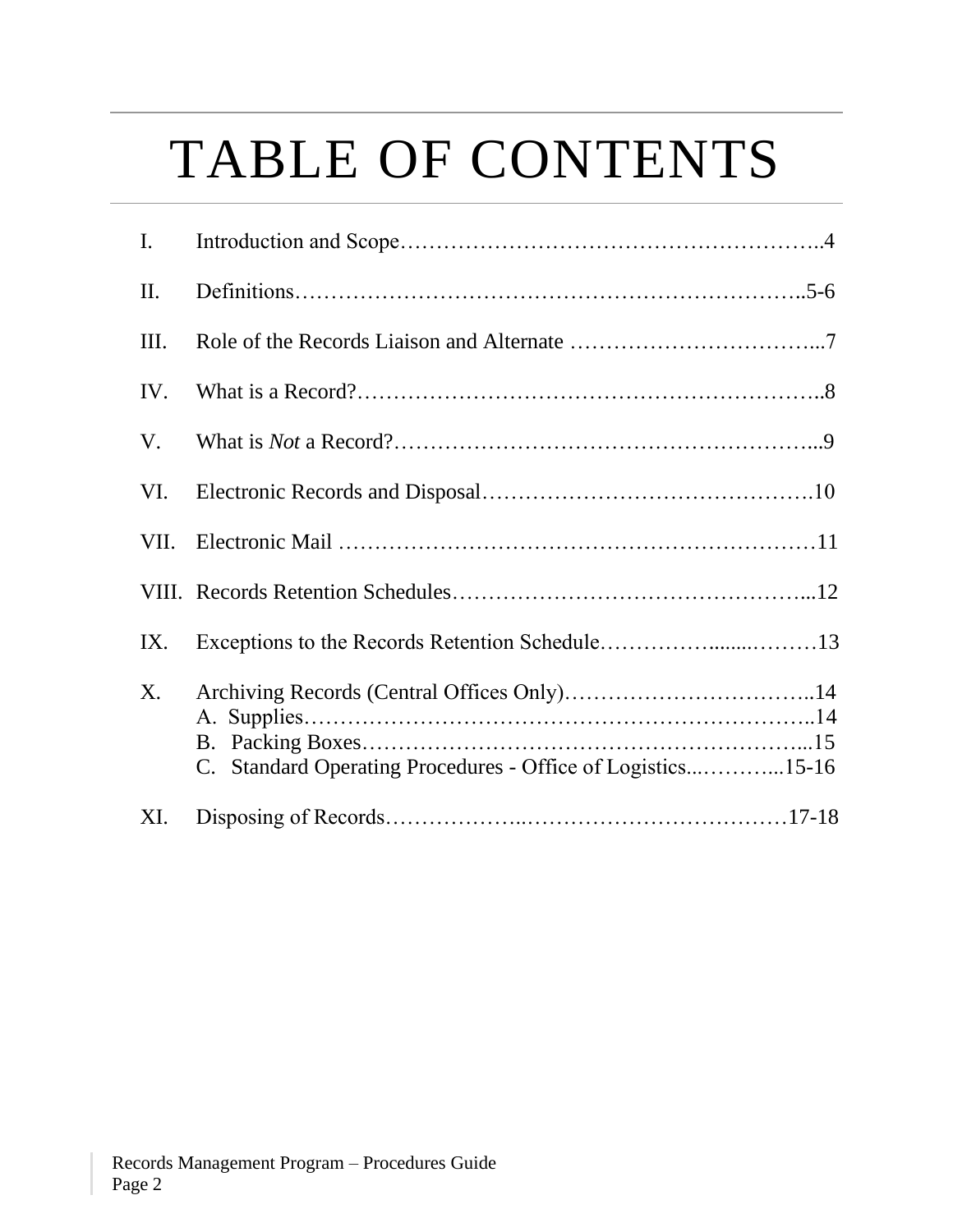## **APPENDIX**

- A. [Superintendent's Rule 2380, Records Retention](http://www.bcps.org/system/policies_rules/rules/2000Series/RULE2380.pdf)
- B. [FAQs](http://www.bcps.org/records_management_program/misc/FAQs.pdf)
- C. Office of Logistics [Archives - Standard Operating Procedures \(Central Offices Only\)](http://www.bcps.org/records_management_program/archives_central_office_SOP.html)
- D. [Records Retention Schedules](http://www.bcps.org/records_management_program/records_retention_schedules.html) [General Records/All Offices and Schools](http://www.bcps.org/records_management_program/schedules/All-Offices-Schools-RRS_2019_Approved-MSA.pdf)
- E. [Division/Department/Office Series Numbering](https://www.bcps.org/records_management_program/misc/Department-Office-Series-Numbers-Record-Retention-Program.pdf)

## **FORMS**

- A. [Certificate of Records Destruction Form](https://www.bcps.org/records_management_program/misc/BCPS-Certificate-of-Records-Destruction.pdf)
- B. [Records Transfer Form \(Central Offices Only\)](https://www.bcps.org/records_management_program/misc/BCPS-Records-Transfer-Form.pdf)
- C. Sample Office Records/Archive Destruction Log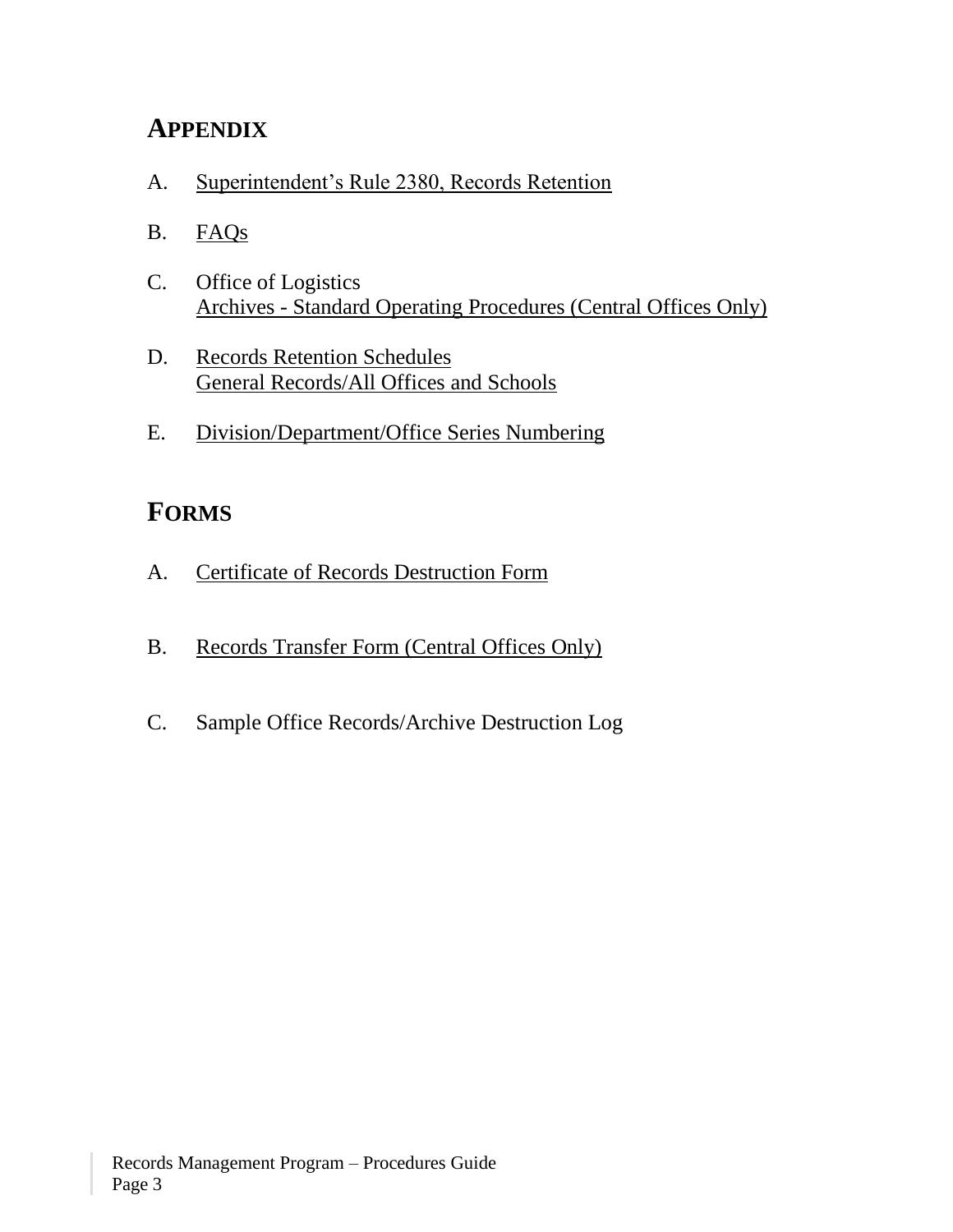## **CHAPTER 1: INTRODUCTION AND SCOPE**

Superintendent's Rule 2380 requires that the school system have standard procedures concerning the retention and disposal of records. Baltimore County Public Schools has approved records retention schedules that enable offices to decide when to dispose of their records. These records retention schedules are designed to ensure that school system records are retained for as long as they are needed for administrative, legal, fiscal, or audit purposes, and -- once their value to the office and the school system has passed – that they are disposed of properly.

Records management is important in protecting confidential records, preserving records that have enduring and permanent value, and increasing efficiency while decreasing workplace clutter. These procedures describe the mandated process that each BCPS school, office, department, and division must use to maintain, archive, and dispose of records.

All employees have a responsibility to create and keep records that record the school system's business activities. BCPS records may only be disposed of in accordance with Rule 2380, approved records retention schedules, and these procedures.

In addition to these procedures, information on record retention and management may be found:

- Our Web site: https://www.bcps.org/records management program/
- FAQs: https://www.bcps.org/records\_management[\\_program/misc/FAQs.pd](https://www.bcps.org/records_management_program/misc/FAQs.pdf)f
- Your office's designated Records Liaison
- Contact us at: recordsretention@bcps.org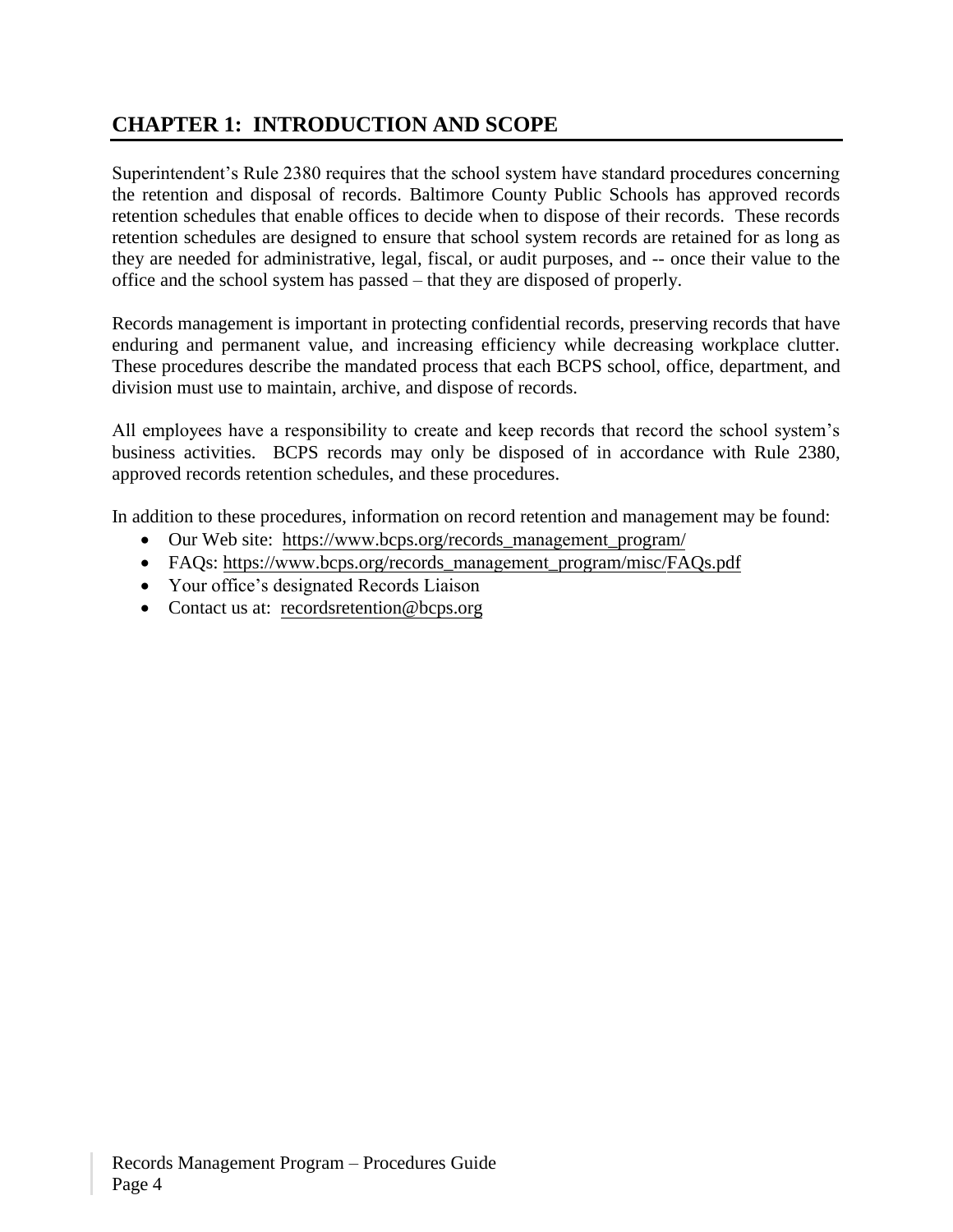## **CHAPTER 2: DEFINITIONS**

- A*. Certificate of Records Destruction* A formal, written notice that identifies records that have been destroyed.
- B. *Destruction* The disposal of records through shredding, deletion or other methods after the record has passed its retention period.
- C. *Litigation Hold* A process used by BCPS to preserve all records relevant to potential or actual litigation.
- D. *Non Records -* Records that are not considered BCPS records include, but are not limited to, extra copies of original documents, documents kept only for convenience or reference, drafts of documents, and blank forms. (The records retention schedule does not apply to "non records." You should avoid filing non-records with official BCPS records.)
- E. *Non-Permanent Records -* Non-permanent records have temporary value and may be disposed of in accordance with the records retention schedule after the passage of the retention period.
- F. *Permanent Records -* Permanent records are those that have an ongoing administrative, fiscal, legal, historical or other archival value. These records will be transferred to the Maryland State Archives for safekeeping.
- G. *Record* Any documentary material created or received by a Baltimore County public school or office, or a school system official in connection with the transaction of BCPS business. A record includes:
	- 1. Written materials, e-mail, books, photographs, photocopies, publications, forms, microfilms, tapes, computerized records, maps, drawings, and other materials in any format; and
	- 2. Data generated, stored, received, or communicated by electronic means for use by, or storage in, an information system or for transmission from one information system to another.
- H. *Records Liaison -* Each office must designate a *Records Liaison*. The Records Liaison is responsible for coordinating his/her office's records in accordance with the records retention schedule and serve as the liaison with the Records Officer, the Office of Logistics, and the Office of Information Technology.
- I. *Records Officer -* The person designated by the Superintendent whose responsibilities include, but are not limited to, coordinating the BCPS records retention program, monitoring records management activities, and serving as the liaison with the Maryland State Archives and the Maryland State Department of Education. **No record may be destroyed without the prior written approval of the Records Officer.**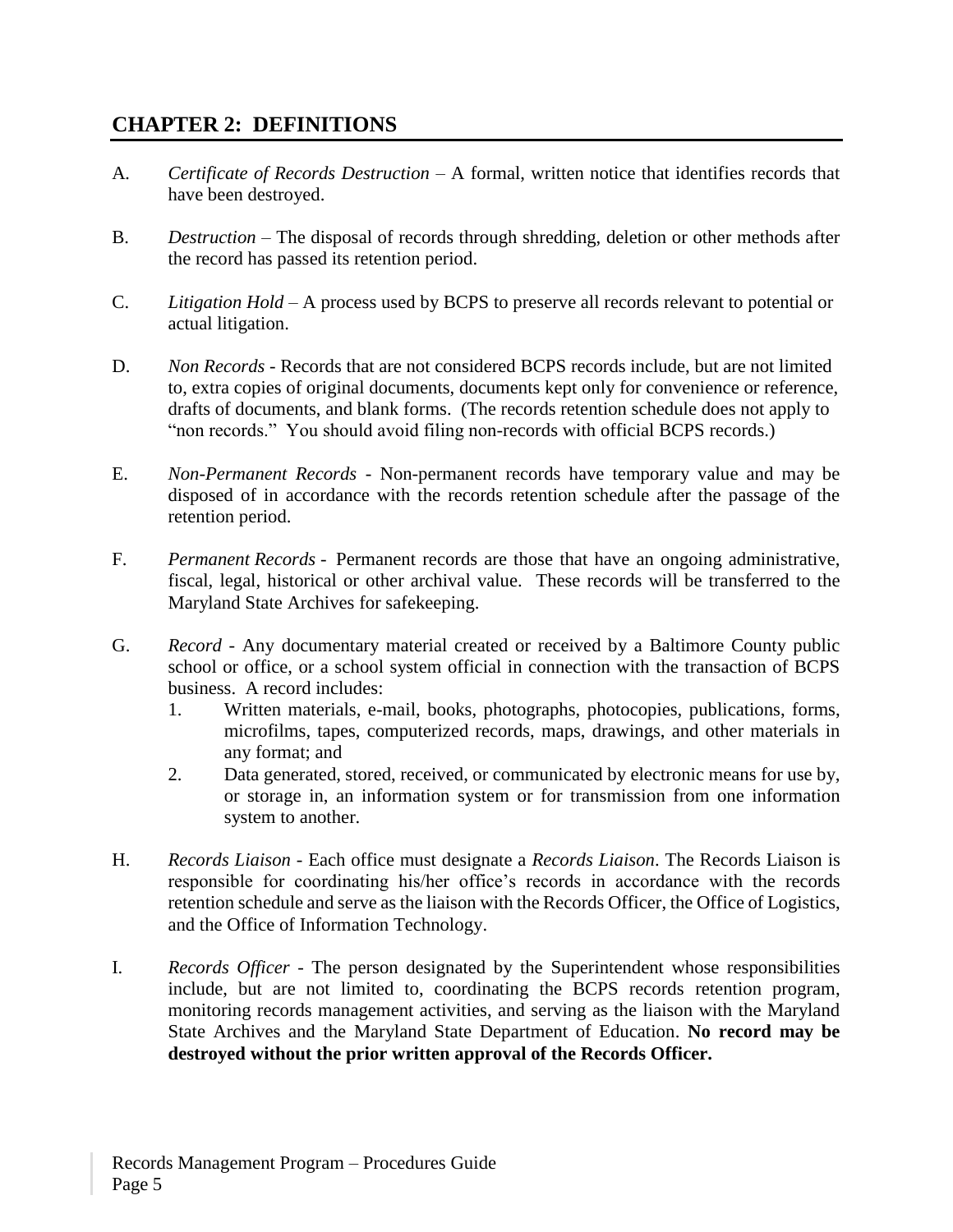- J. *Records Retention Schedule (RRS)*  The official document that identifies all BCPS records and specifies which records are to be maintained permanently and which are deemed temporary and can be destroyed after a certain period of time.
- K. *Retention Period*  The duration of time a record is to be retained before the record is destroyed.
- L. *Transitory Records*  Records of temporary usefulness that:
	- (1) Are not regularly filed within the school system's recordkeeping systems, and
	- (2) Are required only for a limited period of time for the completion of an action by a BCPS employee or in the preparation of an on-going records series.

Transitory records are not essential to the fulfillment of statutory obligations or to the documentation of school system functions. Please see [Schedule C1446, All Offices and](https://www.bcps.org/records_management_program/schedules/All-Offices-Schools-RRS_2019_Approved-MSA.pdf)  [Schools,](https://www.bcps.org/records_management_program/schedules/All-Offices-Schools-RRS_2019_Approved-MSA.pdf) Series No. A.01 for more information.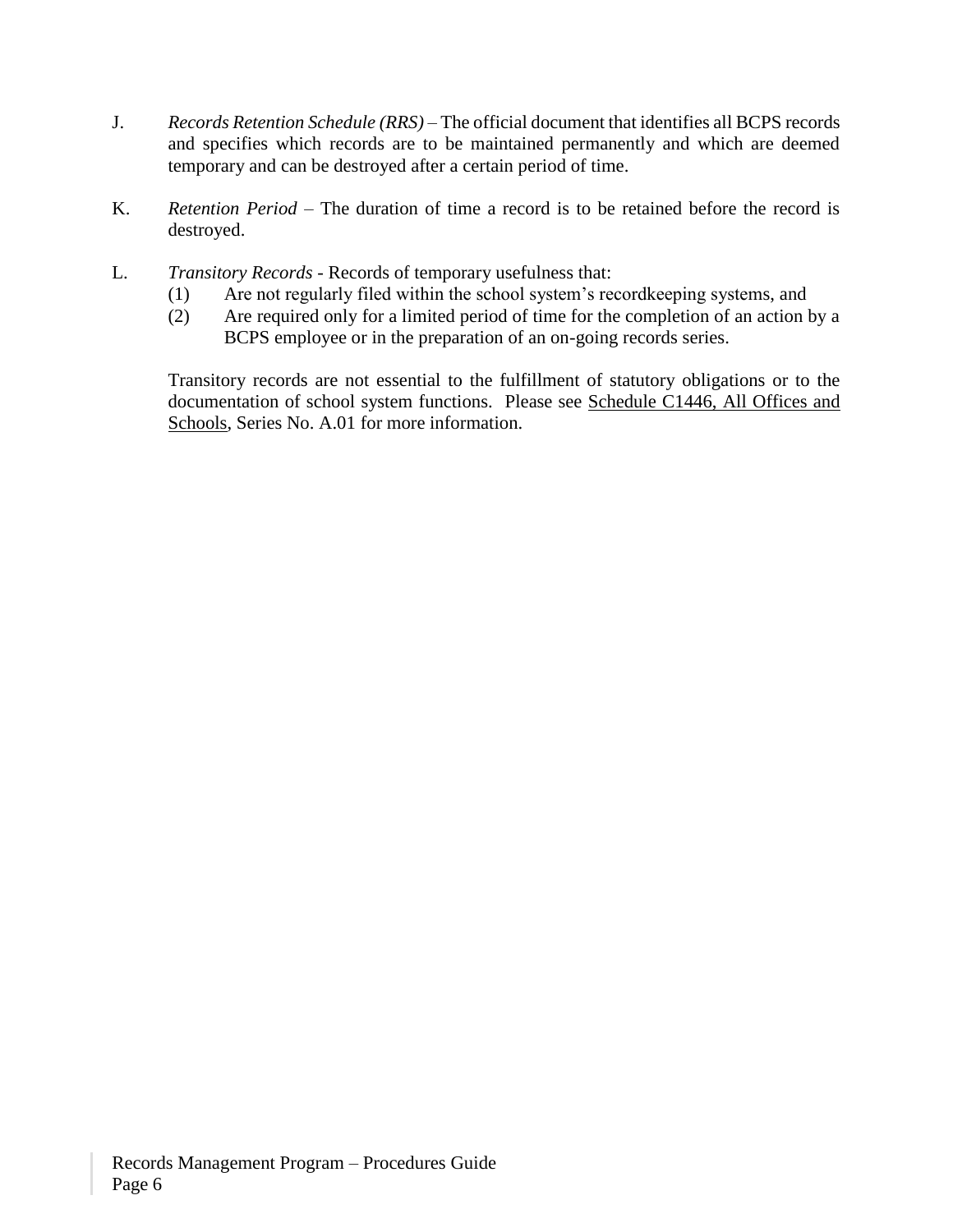## **CHAPTER 3: ROLE OF THE RECORDS LIAISON AND ALTERNATE**

The office records liaison and his/her alternate have the following responsibilities:

- 1. Act as the office's liaison with the BCPS Records Management Program;
- 2. Assist in developing and maintaining an accurate record survey;
- 3. Review and suggest changes and/or deletions on the office's RRS;
- 4. Provide documentation of federal/state rules/regulations governing the retention period of specific records within the office;
- 5. Maintain the office's records retention schedule;
- 6. Approve/Send eligible records to archives (offices only);
- 7. Complete appropriate forms accurately and according to established Records Retention Program procedures;
- 8. Manage disposition of office records according to the approved RRS;
- 9. Maintain Disposition Logs;
- 10. Identify vital records;
- 11. Notify the Records Officer any changes in the office's records liaison/alternate assignments (e.g., name changes, new phone, new location, etc.);
- 12. Notify the Records Officer of organizational changes (e.g., department/office name changes, department/office head changes, new divisions created, mergers, etc.);
- 13. Complete and approve the Certificate of Records Destruction to authorize the disposal of records in storage that have met their retention period;
- 14. Attend and/or request records training when needed;
- 15. Educate others in the office on the BCPS Records Management Program; and
- 16. Follow all published Records Management Program procedures.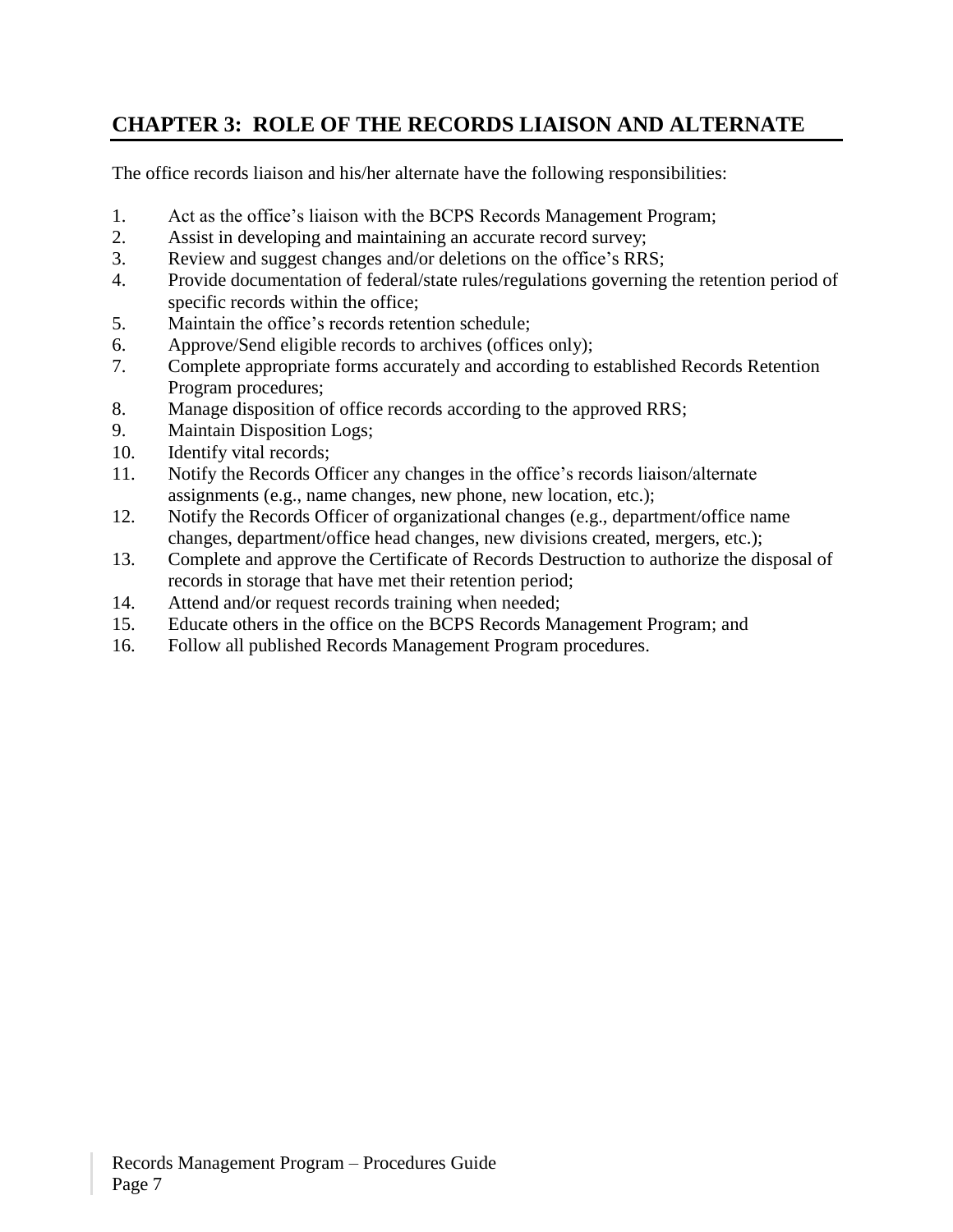## **CHAPTER 4: WHAT IS A RECORD?**

The Code of Maryland Regulations defines a "record" as any:

- 1. Written materials, e-mail, books, photographs, photocopies, publications, forms, microfilms, tapes, computerized records, maps, drawings, and other materials in any format; and
- 2. Data generated, stored, received, or communicated by electronic means for use by, or storage in, an information system or for transmission from one information system to another.

Records consist of information recorded in any medium or form including hard copy correspondence, spreadsheets, e-mail, databases, content appearing on Web sites, plans, publications, photographs, registers/logs, diaries, film and maps.

Examples of records include, but are not limited to, requests and authorizations to purchase office equipment, annual leave forms, minutes and agendas of committees, applications, financial records, etc.

*Special Media Records*: Special media records are maintained separately from other records because their physical form or characteristics require unusual care. Examples of special media records include:

- 1. Architectural and Engineering records drawings and related records depicting the proposed and actual construction of roads and buildings.
- 2. Micrographic records records containing images greatly reduced in size and generally stored on microfilm.
- 3. Three-dimensional objects.

*Official Records*: An official record may be any of the following if it:

- 1. Documents official school system decisions and commitments;
- 2. Adds to a proper understanding of the formulation or execution of school system actions, operations and responsibilities;
- 3. Conveys information of value on important school system activities;
- 4. Facilitates action by school system staff;
- 5. Provides key substantive comments on a draft;
- 6. Is required by the school system to be created or received; or
- 7. Protects the financial, legal or other rights of the school system and persons directly affected by the action.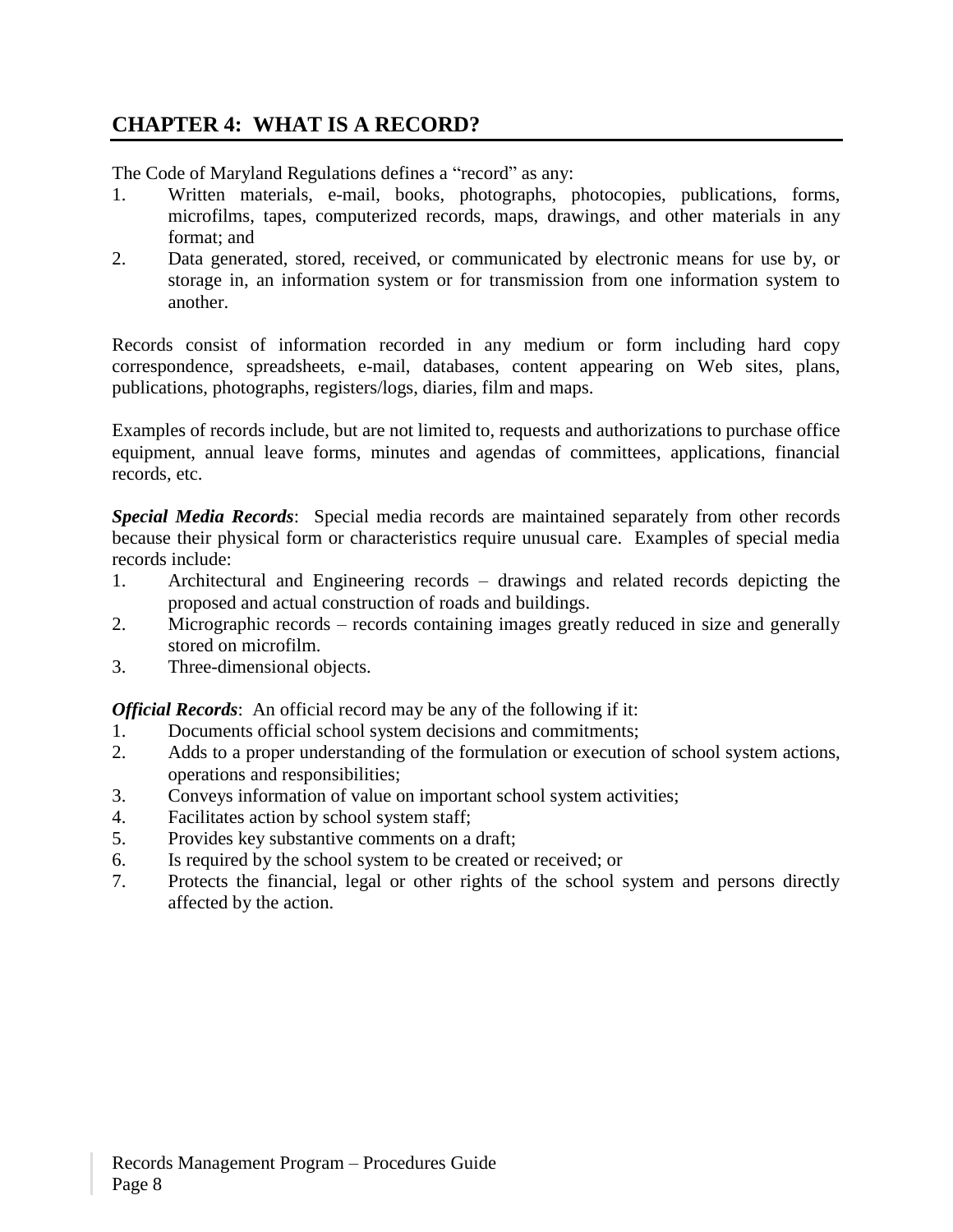## **CHAPTER 5: WHAT IS** *NOT* **A RECORD?**

Non-records are excluded from the legal definition of records, either because the materials do not meet the general conditions of record status already described, or they fall under three specific categories, as follows:

- 1. Extra copies of documents preserved only for convenience or reference. Some copies of official records may have a retention period in your schedule.
- 2. Stocks of publications. (However, BCPS must maintain a record copy of publications produced internally, including annual and special reports, special studies, brochures, pamphlets, books, handbooks, manuals, posters, maps, etc.)
- 3. Library and exhibition material created or acquired and preserved solely for reference or exhibition purposes.
- 4. Personal papers. These are notes or drafts used to prepare or analyze other documents, and are materials that relate solely to an individual's personal and private affairs, or are used exclusively for the individual's convenience and are not used to conduct BCPS business.

*How to Manage Non-Records***:** When it is difficult to decide whether documents are records or non-records, employees should treat them as records. Non-records should not be inter-filed with records. Non-records must be destroyed when they are no longer needed for reference; extra copies may not be maintained after the record copy is destroyed.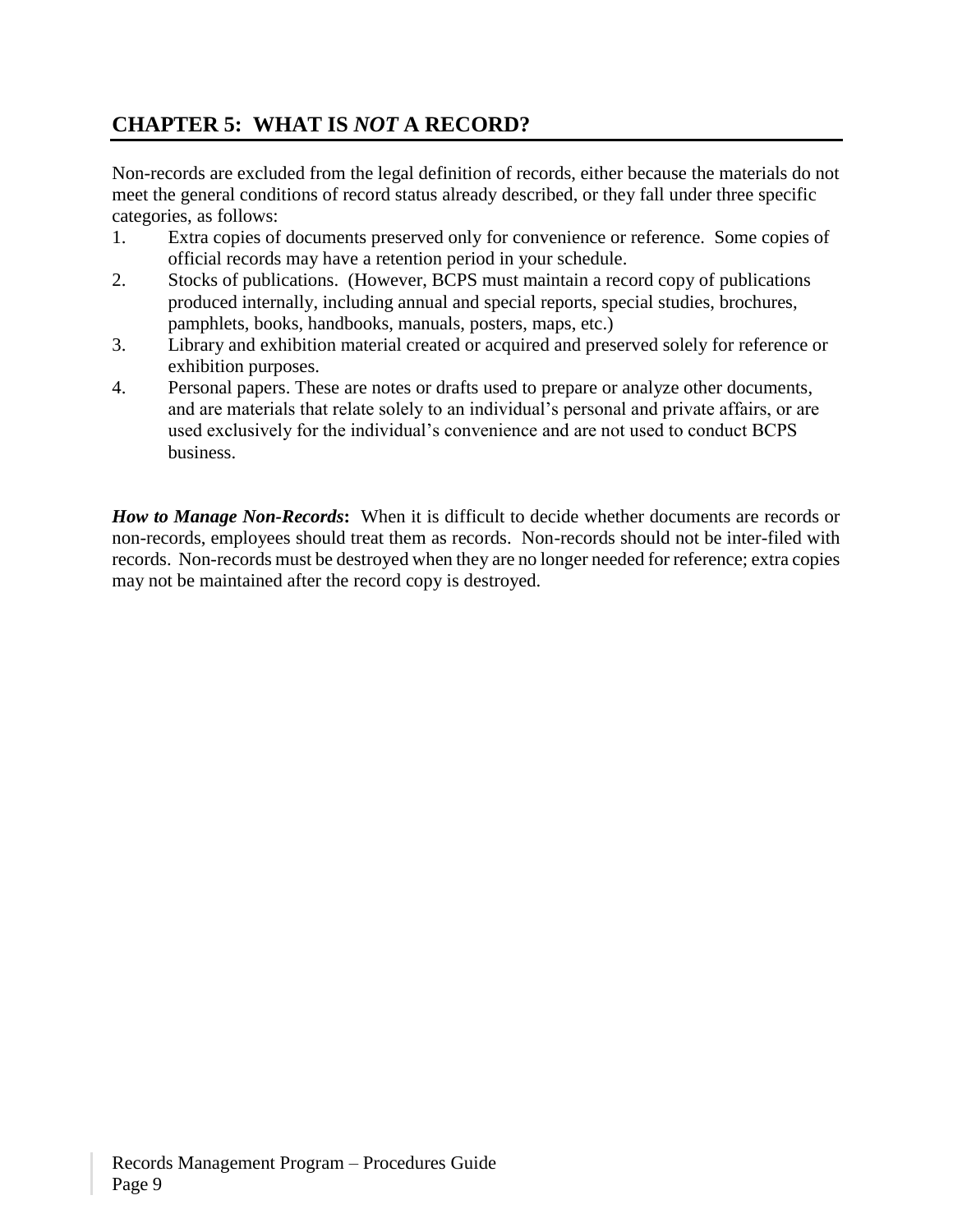## **CHAPTER 6: ELECTRONIC RECORDS AND DISPOSAL**

An electronic record is in a form that requires a computer to process and read it and includes documents created, used and maintained in electronic form. Examples include, but are not limited to:

- 1. Documents created using desktop applications (e.g., word processing, spreadsheet).
- 2. E-Mail messages transmitted over any electronic mail communications system.
- 3. Databases electronic information systems that automate business functions and contain a collection of data that can be manipulated. The information is dynamic and often used to support more than one group of records (e.g., BCPS One, Schoology, SIS).
- 4. Web sites the software used to maintain the sites, the content of the sites, records concerning management of the site, and back-end systems that are not covered by other schedules.
- 5. Social Media the various activities integrating web technology, social interaction and content creation. These Internet based applications allow for the creation and exchange of user generated content. Through social media, individuals or collaborators create, organize, edit, comment and/or share content on-line.
- 6. Digital images images taken with a digital camera or scanned from an original document.

### *Maintaining Electronic Records*

Electronic records shall be retained as if they were paper documents. The records shall be maintained in accordance with the approved records retention schedules. Please see Chapter 7 for maintenance of electronic mail.

#### *Disposing of Electronic Records*

Records Liaisons shall follow the procedures in Chapter XI, *Disposing of Records*. A Certificate of Records Destruction (CORD) is required before electronic records may be deleted or electronically wiped.

The Records Liaison must complete the CORD form and forward it to the Records Officer for approval and signature. Upon receiving the Records Officer's approval and signature, you may electronically delete the records and complete the CORD log by including date of destruction, method of destruction, and signing where indicated.

Records maintained in an electronic database, such as the Student Information System and Schoology are also subject to these procedures. In order to destroy those records, you must obtain approval from the Records Officer using the CORD form. This CORD form may then be forwarded to the Department of Information Technology to destroy the electronic records.

*Also see Chapter 7, Electronic Mail.*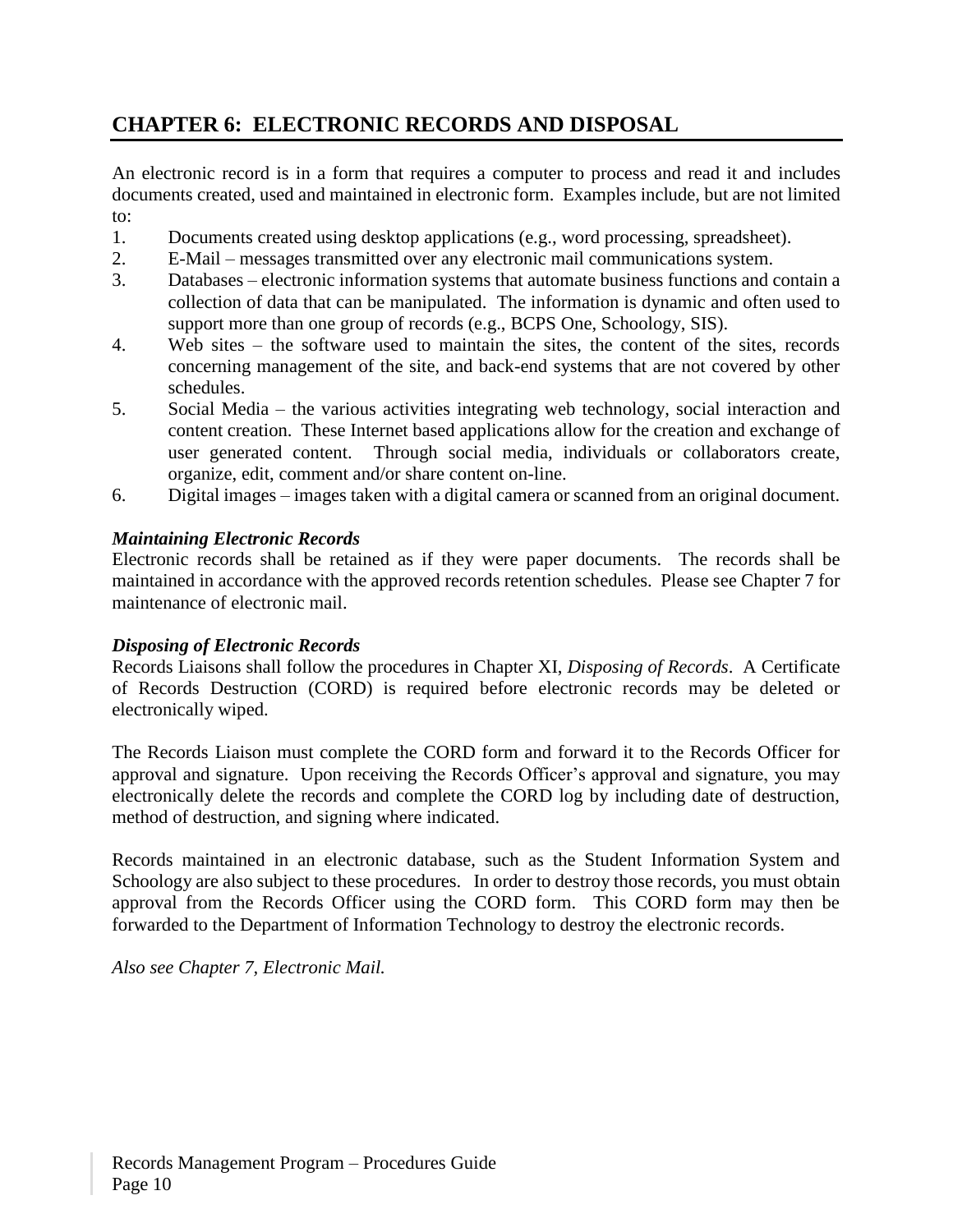## **CHAPTER 7: ELECTRONIC MAIL**

E-mail is just as much a record as any traditional paper record and must be treated in the same manner. It is the **content** of each message—not the form in which it has been created--that classifies it as a record. E-mail can be classified as transitory, a student record, or a business record. **On a rolling basis, after 90 days e-mail will be automatically deleted from e-mail servers system wide.** 

#### *Maintaining and Disposing of E-mail Records*

#### Transitory E-mails:

Records relating to agency activities that have temporary value and do not need to be retained once their intended purpose has been fulfilled. (Michigan Department of History, Arts and Libraries, Records Management Services Electronic Mail Retention Guidelines). Many times e-mail sent during the course of the day may be identified as transitory. Transitory e-mails shall be automatically deleted from e-mail servers every 90 days. You do not have to delete these manually to dispose of them.

#### Student Record E-mails:

Records that are directly related to a student and maintained by an educational agency or institution or by a party acting for the agency or institution. COMAR 13A.08.02.03. All e-mail that references a student should be maintained as a student record, unless it is transitory. It should be printed out or copied into the student record and retained in accordance with the Student Records Retention Schedule. Otherwise, it will be deleted from the system after 90 days.

#### Business Record E-mails:

E-mails that are prepared, owned, used, in the possession of, or retained by an agency in the performance of an official function. Similar to student record e-mails, pertinent business record e-mails should be printed out or copied into the correct business file in accordance with the content of the business record e-mail. Business record e-mails shall be maintained and destroyed in accordance with your school/department/office's practices and in accordance with the applicable Records Retention Schedule.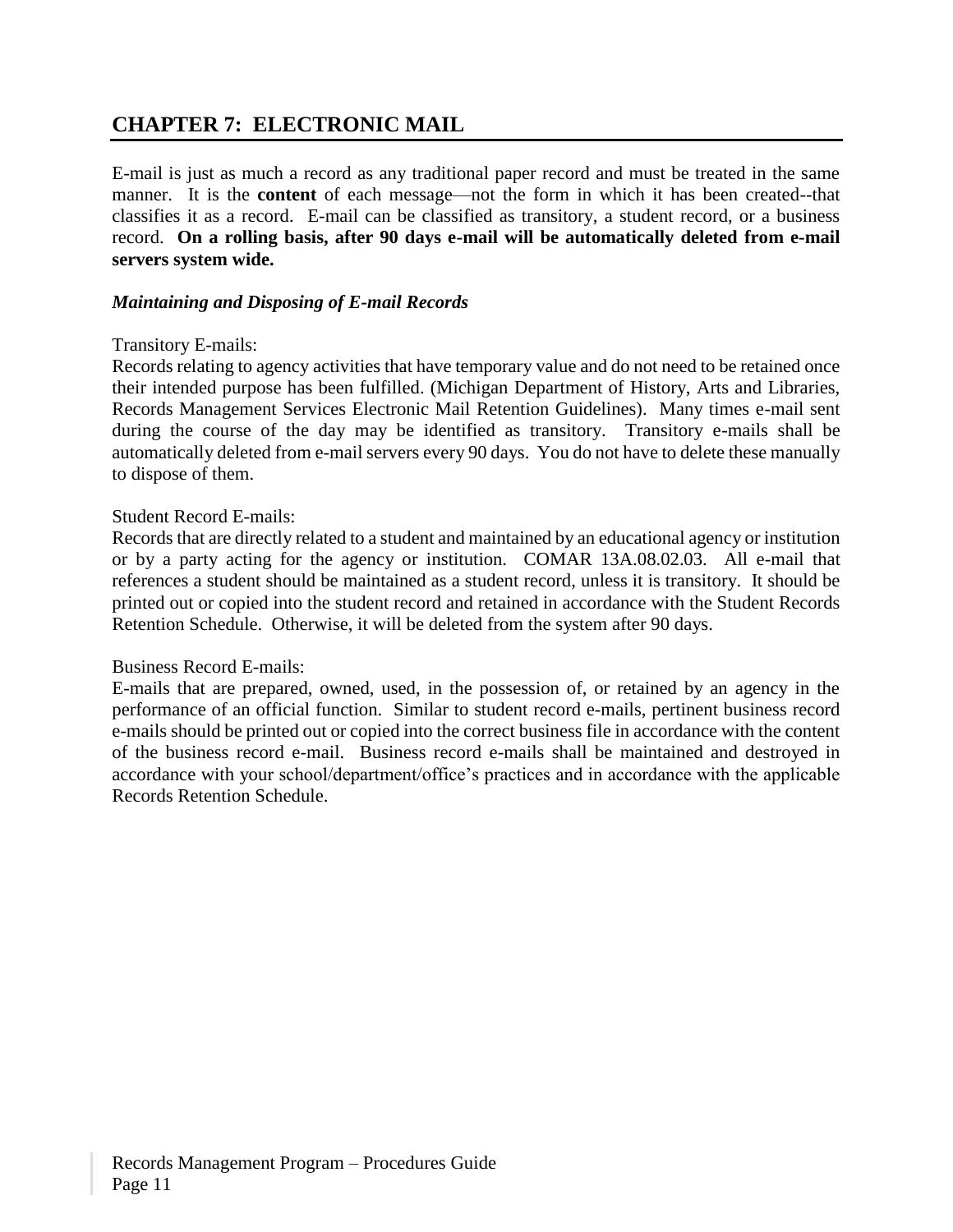## **CHAPTER 8: RECORDS RETENTION SCHEDULES**

Baltimore County Public Schools has approved records retention schedules that enable offices to decide when to dispose of their records. These records retention schedules are designed to ensure the school system records are retained for as long as they are needed for administrative, legal, fiscal, or audit purposes, and that they are properly disposed of once their value to the office and the school system has passed. Adherence to the schedule is important for the efficient and proper functioning of BCPS.

- The records retention schedule for general records held by *all offices and schools* throughout BCPS is found at: https://www.bcps.org/records\_management[\\_program/schedules/All-Offices-Schools-](https://www.bcps.org/records_management_program/schedules/All-Offices-Schools-RRS_2019_Approved-MSA.pdf)[RRS\\_2019\\_Approved-MSA.pdf](https://www.bcps.org/records_management_program/schedules/All-Offices-Schools-RRS_2019_Approved-MSA.pdf)
- The records retention schedules for BCPS offices may be accessed at: https://www[.bcps.org/records\\_](https://intranet.bcps.org/records_retention_program/records_retention_schedules.html#1)management\_program/ records\_retention\_schedules.html#1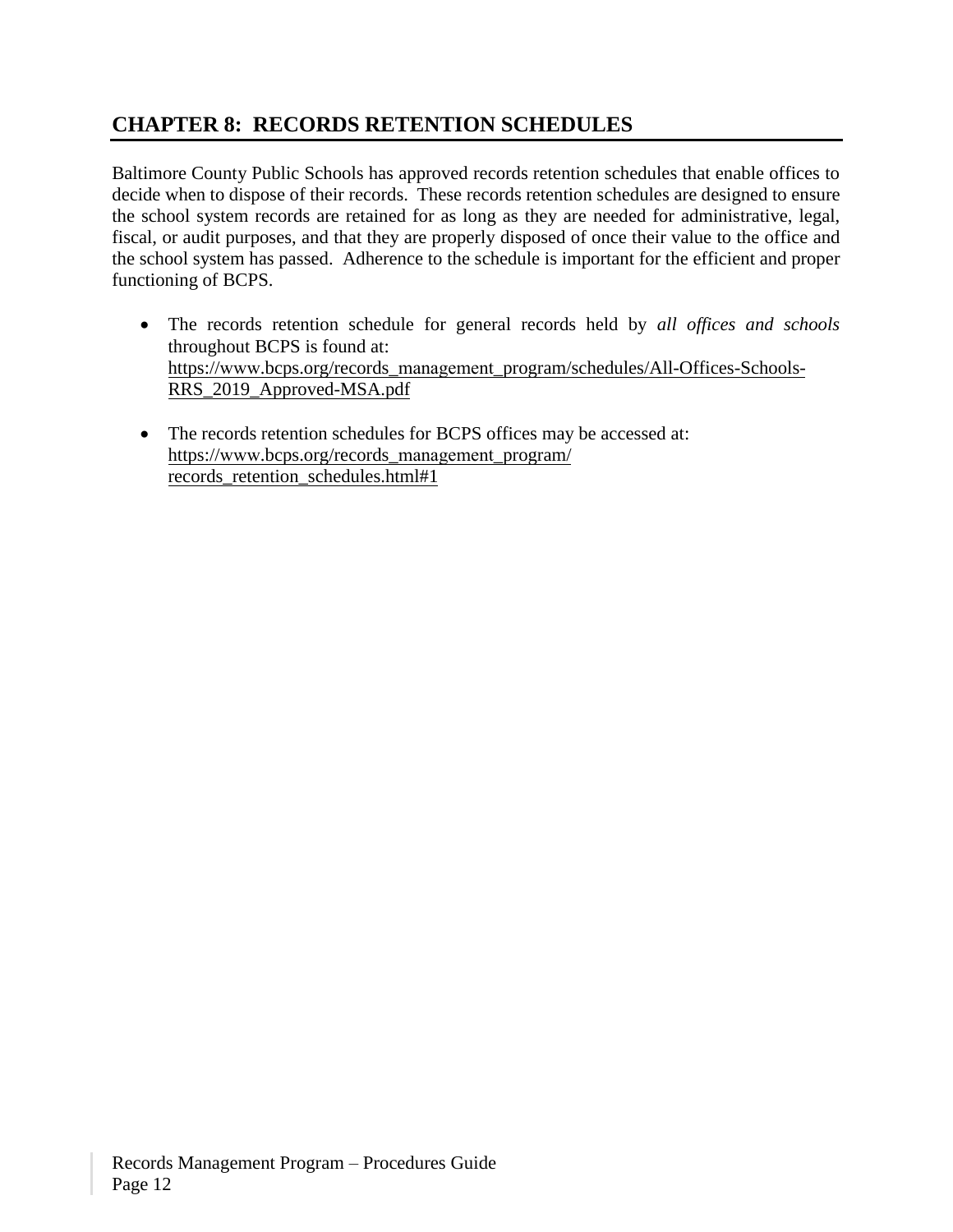## **CHAPTER 9: EXCEPTIONS TO THE RECORDS RETENTION SCHEDULE**

The Records Retention Schedule (RRS) establishes minimum retention periods for all BCPS records. The retention periods are based upon federal and state mandates, business needs, and general knowledge as to how long records should be kept. The RRS shall be followed in all cases, unless:

- 1. The record is subject to a litigation hold;
- 2. The record has been subpoenaed;
- 3. The record is the subject of a request made pursuant to the Maryland Public Information Act;
- 4. The record is subject to an internal or external audit; or
- 5. The record is otherwise specifically determined by an employee with authority over the record to be necessary for retention beyond the required retention period, or as directed by the Board of Education of Baltimore County (Board).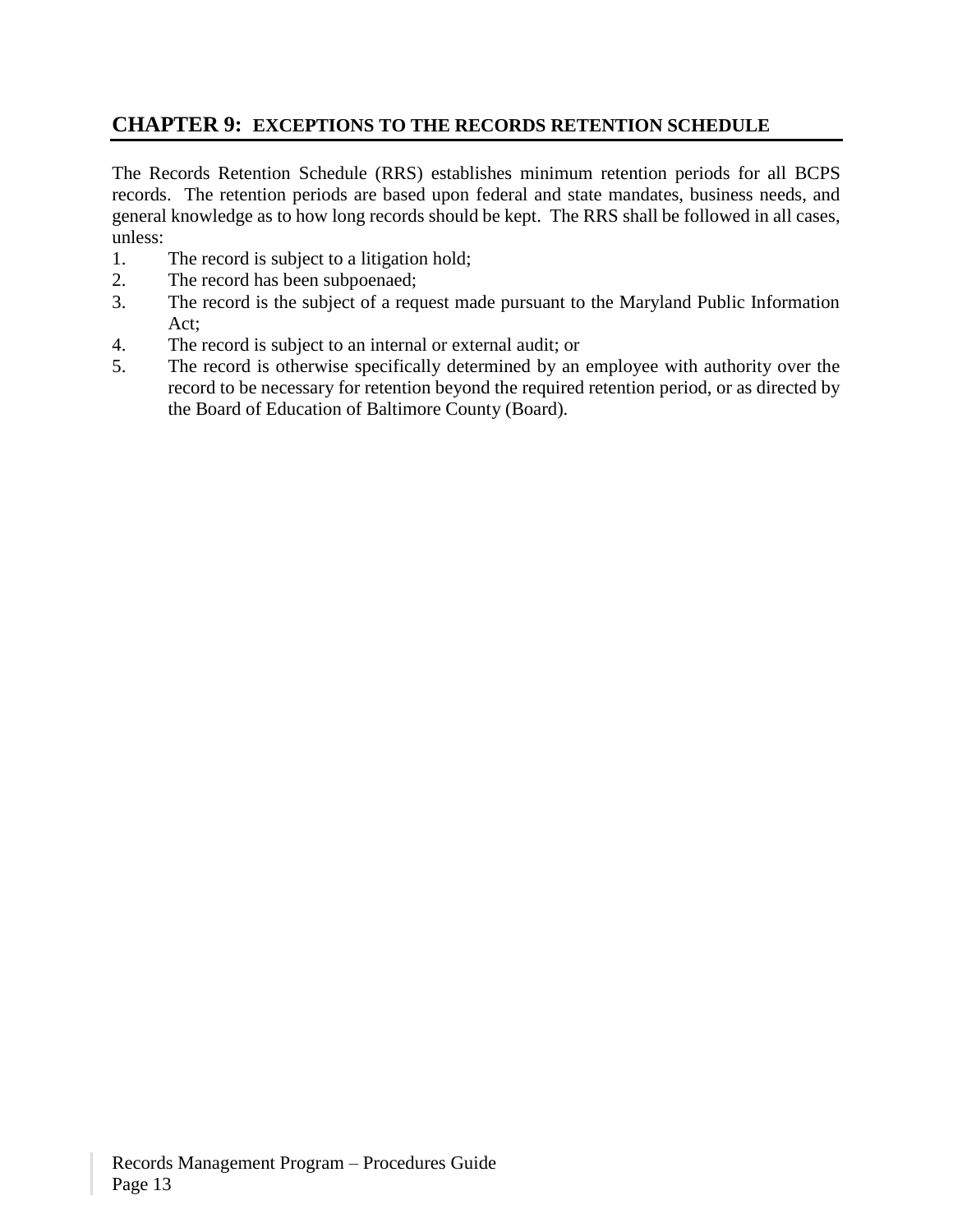## **CHAPTER 10: ARCHIVING RECORDS (CENTRAL OFFICES ONLY)**

The Office of Logistics provides warehouse space for the storage of central office records. Longterm records may be transferred to Logistics for safekeeping and storage. These records may be accessed by contacting Logistics in advance. No records shall be accepted by Logistics until a completed T-Req is submitted and approved prior to transfer, and a proper archive box is used and labeled.

The Office of Logistics has established standard operating procedures for the transfer of records to the Office of Logistics for transferring records to and retrieving records from archives. These procedures are available at:

https://www.bcps.org/records\_management[\\_program/misc/central\\_office\\_SOP/Archives-](https://www.bcps.org/records_management_program/misc/central_office_SOP/Archives-Central_Office-Standard_Operating_Procedures_Facilities_Management.pdf)[Central\\_Office-Standard\\_Operating\\_Procedures\\_Facilities\\_Management.pdf](https://www.bcps.org/records_management_program/misc/central_office_SOP/Archives-Central_Office-Standard_Operating_Procedures_Facilities_Management.pdf)

## **A. Supplies**

#### *Storage Boxes***:**

- 1. The Office of Logistics (Logistics) requires that all records be packed in standardsized storage boxes. Logistics will supply the boxes used to transfer records.
- 2. Contact Logistics (logistics @bcps.org) to request archive boxes.
- 3. A maximum of 25 boxes may be requested. No other type of box may be used to archive records.

#### *Box Labels:*

- 1. The Office of Logistics (Logistics) requires that all archive boxes be labeled using standard BCPS labels (2 labels shall be placed on each archive box).
- 2. Offices may request labels by ordering BEBCO # 39527120255 from Logistics.
- 3. Use a permanent, black marker to write on the label.
- 4. The archive label must be completed in its entirety:
	- a. **Date Archived** This is the date the box is prepared for archiving.
	- b. **Office Name** This is the office name noted on the Records Transfer form.
	- c. **Fiscal Year (FY)** Inclusive dates of records in box by fiscal year.
	- d. **Series No.** This should match the respective [Series Number](https://www.bcps.org/records_management_program/misc/Department-Office-Series-Numbers-Record-Retention-Program.pdf) assigned to your specific office.
	- e. **Box ID** This should match the Temporary Box Number on the Records Transfer form.
	- f. **Contents** General description of records in box.
	- g. **Destroy Date** Write "permanent" or the date the records are scheduled for destruction in accordance with the Records Retention Schedule.
	- h. **Skid #** For Logistics staff only; **do not write in this space.**
- 5. Place one (1) label on one of the short ends of the box, and one (1) label on one of the long ends of the box. *Do not* place a label on the top of the box.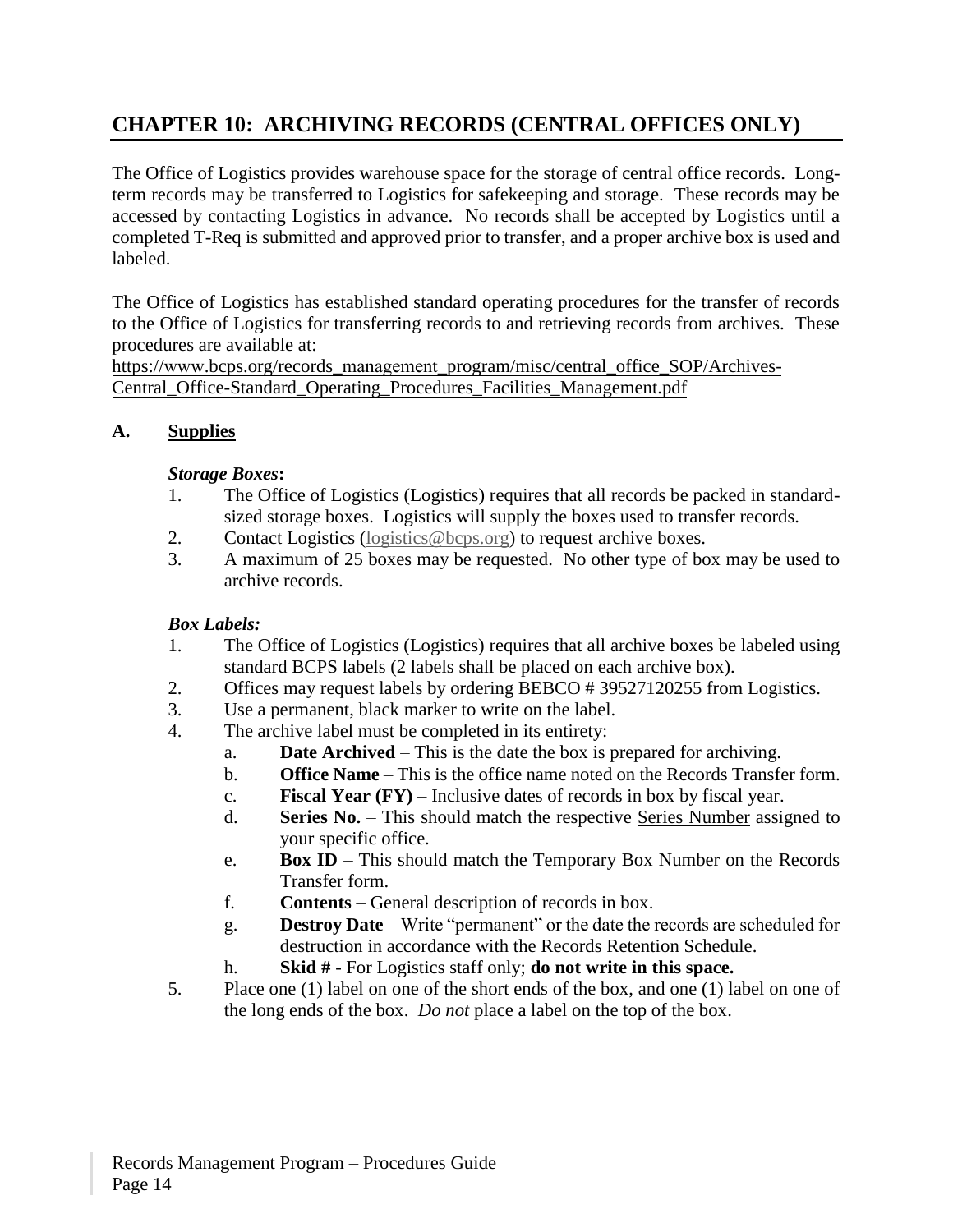## **B. Packing Boxes**

- 1. Binders and hanging folders take up a lot of space and add weight to the box and should be removed.
	- a. Remove information from binders, place in files folders or accordion folders.
	- b. Do not pack hanging folders when sending documents for storage remove contents and place in file folder or accordion folder. (Rubber bands, paper clips, and binder clips are acceptable.)
- 2. Pack similar content together, i.e., with the same classification and with similar retention periods together. For batches of records in a series, the records should be packed in chronological order by date.
- 3. Records should be placed in the box vertically and in the same direction.
- 4. Boxes should not be over packed. A box is packed properly when there is about an inch of space at the back, the lid fits securely, and none of the sides bulge.
- 5. Records that are oversized, such as architectural drawings, should be packed in tubes or boxes that are large enough to hold them. Contact Logistics for questions regarding approved packing materials for oversized items.

### **C. Office of Logistics – Standard Operating Procedures**

- 1. **Records Transfer Form** Use one Records Transfer Form per box. Place a copy of the form in the front of the box, and attach a copy of the form to the T-Req for transfer to Logistics for archiving. Maintain a copy of the form for your records.
	- a. **Temporary Box Number** Assign a box number to identify boxes, use a consistent, sequential numbering system such as dept. acronym-fiscal year-001, -002, etc. (e.g., LAW-2018-001) Do not re-use numbers.
	- b. **Permanent Box Number** Leave blank. This is usually a bar code number provided by Logistics.
	- c. **Contact**  This section should be completed by the person doing the listing or who would be the contact person if there are questions about the boxes or contents.
	- d. **Approvals** Requires the signature of the Records Liaison and the Office Head.
	- e. **Confidential Information** Check the appropriate box yes or no indicating whether the box contains confidential or personally identifiable information that is not subject to disclosure.
	- f. **Records List/Description** A description of each file or group of records is required for each item placed in the archive box.
		- i. **File No.** Chronological list of files contained in each box.
		- ii. **File Title/Records Class/Brief Description** List folders or file titles here.
			- (1) If batching, include the name of the project; for large batches of records, a general description is sufficient.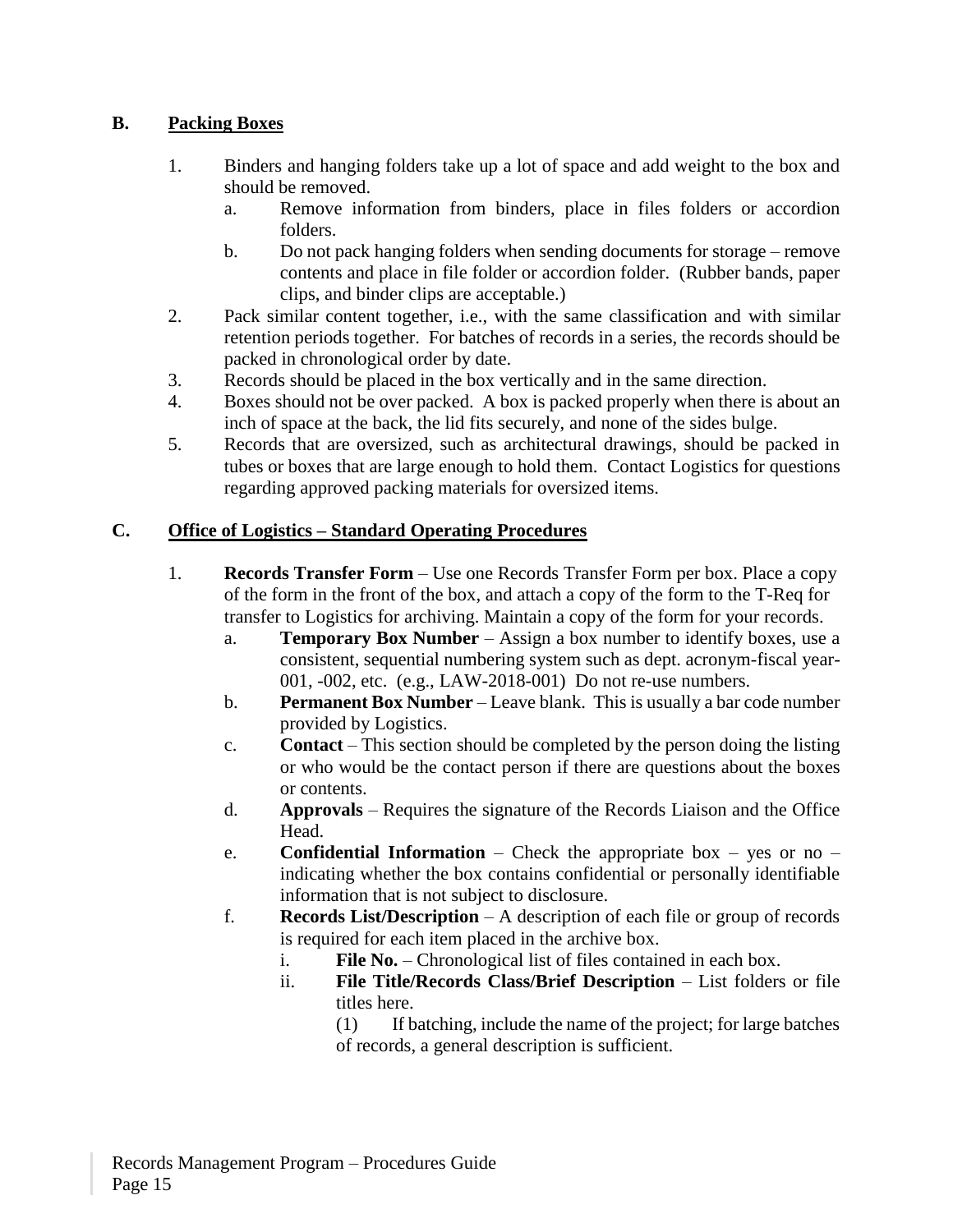(2) For capital projects and real estate – include the address or building information in the File Title – this will be the key search terms.

- iii. **Schedule No.** Your office's schedule number noted on your approved Records Retention Schedule.
- iv. **Series No.** This should match the respective Series No. located on a Records Retention Schedule.
- v. **Inclusive Dates** Enter first year and latest year. If not known, enter "unknown"
- vi. **Destroy Date** This corresponds to how long records must be retained according to the Records Retention Schedule.

## 2. **Transferring Records to Logistics**

- a. Complete a [Transfer Requisition \(T-Req\)](https://www.bcps.org/records_management_program/misc/BCPS-Records-Transfer-Form.pdf) completely.
- b. The T-Req form requires the signature of the Office Head.
- c. Scan the T-Req form, with a copy of the Records Transfer form, to [logistics@bcps.org.](mailto:logistics@bcps.org)

### 3. **Retrieving Files from Archives**

- a. The Records Liaison of the office of origin may request a box be retrieved from archives by submitting a T-Req form.
- b. The T-Req form, "ITEM" line, must include the identifying Box ID  $#$ , FY as noted on box, and Series #.
- c. The T-Req form requires the signature of the Office Head.
- d. Logistics will deliver the box to the requesting Records Liaison.

## 4. **Returning Files to Archives**

- a. To return a box to archives, follow the same procedures in  $C(2)(a-d)$ .
- b. Logistics will pick up the box from the requesting Records Liaison and return the box for archiving.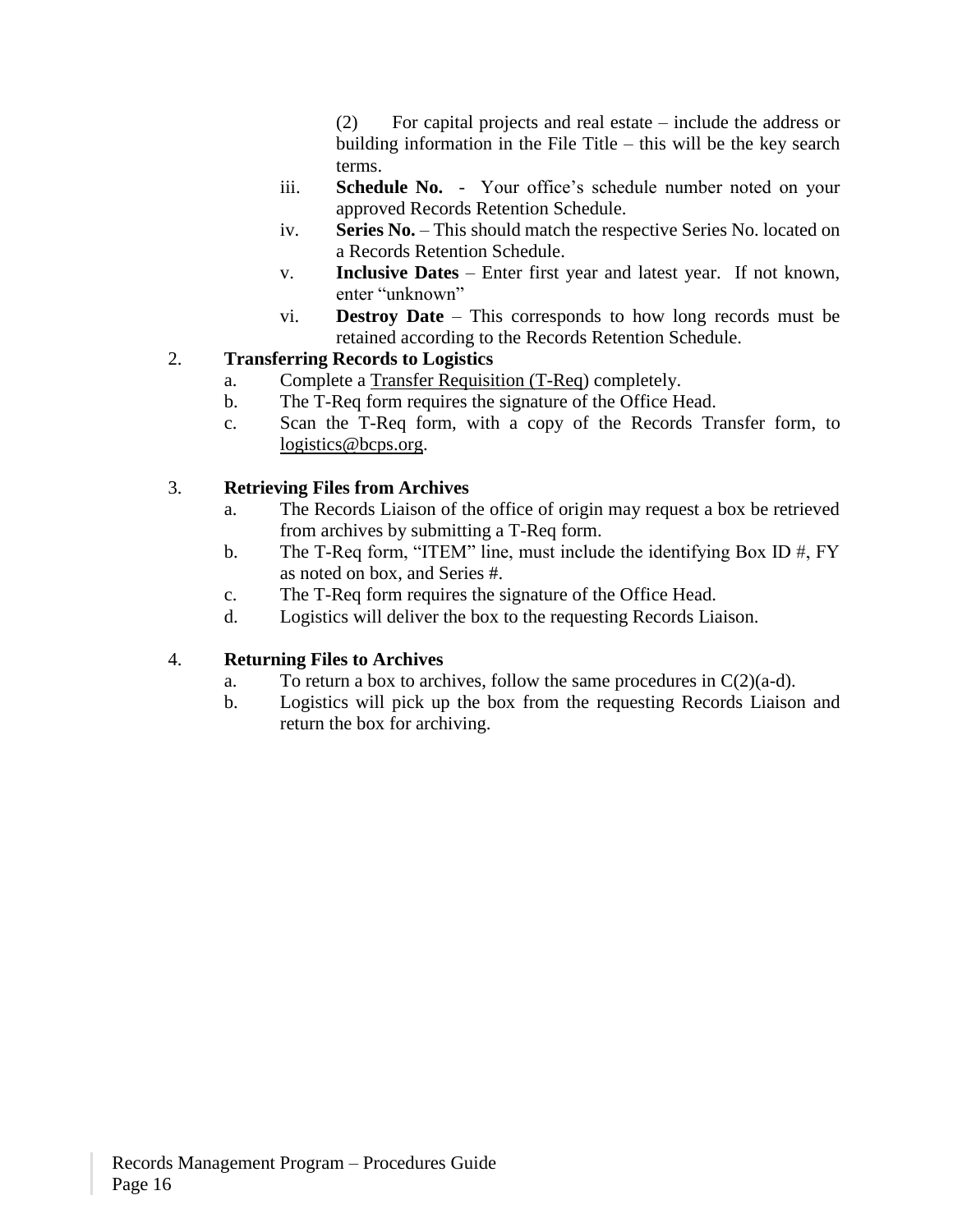## **CHAPTER 11: DISPOSING OF RECORDS**

The first step in determining which records are eligible for destruction is to organize your records effectively to ensure you can easily and efficiently retrieve records, both hard copy and electronic. It is recommended that you develop a filing plan for storing and organizing records in your Office/Department.

#### **These procedures apply to non-permanent records only. All permanent records must be kept for the specified period of time in the RRS, then transferred to State Archives.**

Once records that are eligible to be destroyed are identified, the Records Liaison must request approval to dispose of the records. Prior approval from both the Office/Department Head and the Records Officer are **required** *BEFORE* destroying any records. In order to obtain approval, please follow the procedures below. **All physical records approved for destruction may only be destroyed by Logistics.** 

### **I.** *Procedures [for Records to be Immediately Destroyed:](https://intranet.bcps.org/records_retention_program/misc/Records-Destruction-Flow-Chart.pdf)*

- A. The Records Liaison fills out the entire Certificate of Records Destruction/Disposal (CORD) [form](https://intranet.bcps.org/records_retention_program/misc/BCPS_Certificate-of-Records-Destruction.pdf) *except* for the last two columns regarding the *Date of Disposal* and *Method of Disposal*.
- B. When filling out the CORD form, please refer to your applicable retention schedule to find the Record Series Title, Schedule No., and Series No.
- C. The Records Liaison signs the form and requests signature from his/her Office or Department Head.
- D. After obtaining both signatures, Records Liaison e-mails the form to the Records Officer at [recordsretention@bcps.org](mailto:recordsretention@bcps.org) for approval and signature.
- E. Records Officer shall review the form and approve if the records are eligible for destruction. If not, Records Officer shall contact Records Liaison to remove the records from the form. The Records Officer shall approve all eligible records for destruction and sign the form and return it back to the Records Liaison.
- F. Upon receipt of the signed CORD form, the Records Liaison will complete a [T-](https://intranet.bcps.org/records_retention_program/misc/BCPS-Records-Transfer-Form.pdf)[Req form](https://intranet.bcps.org/records_retention_program/misc/BCPS-Records-Transfer-Form.pdf) and contact Logistics for transfer and destruction.
- G. The Records Liaison will log the records in the standard [Destruction/Archive Log.](https://intranet.bcps.org/records_retention_program/misc/BCPS-Certificate-of-Records-Destruction-Draft.pdf)
- H. Logistics oversees or directs the destruction of the records and completes the CORD.
- I. Logistics forwards to the Records Officer and Records Liaison the completed CORD.

### **II.** *Procedures for Disposing of Records Archived with Logistics (CENTRAL OFFICES ONLY):*

- A. Every month, Logistics will review the archived records for records to be destroyed.
- B. Upon determining which records are due for destruction, Logistics shall fill out the [CORD form](https://intranet.bcps.org/records_retention_program/misc/BCPS_Certificate-of-Records-Destruction.pdf) *except* for the last two columns regarding the Date of Disposal and Method of Disposal.